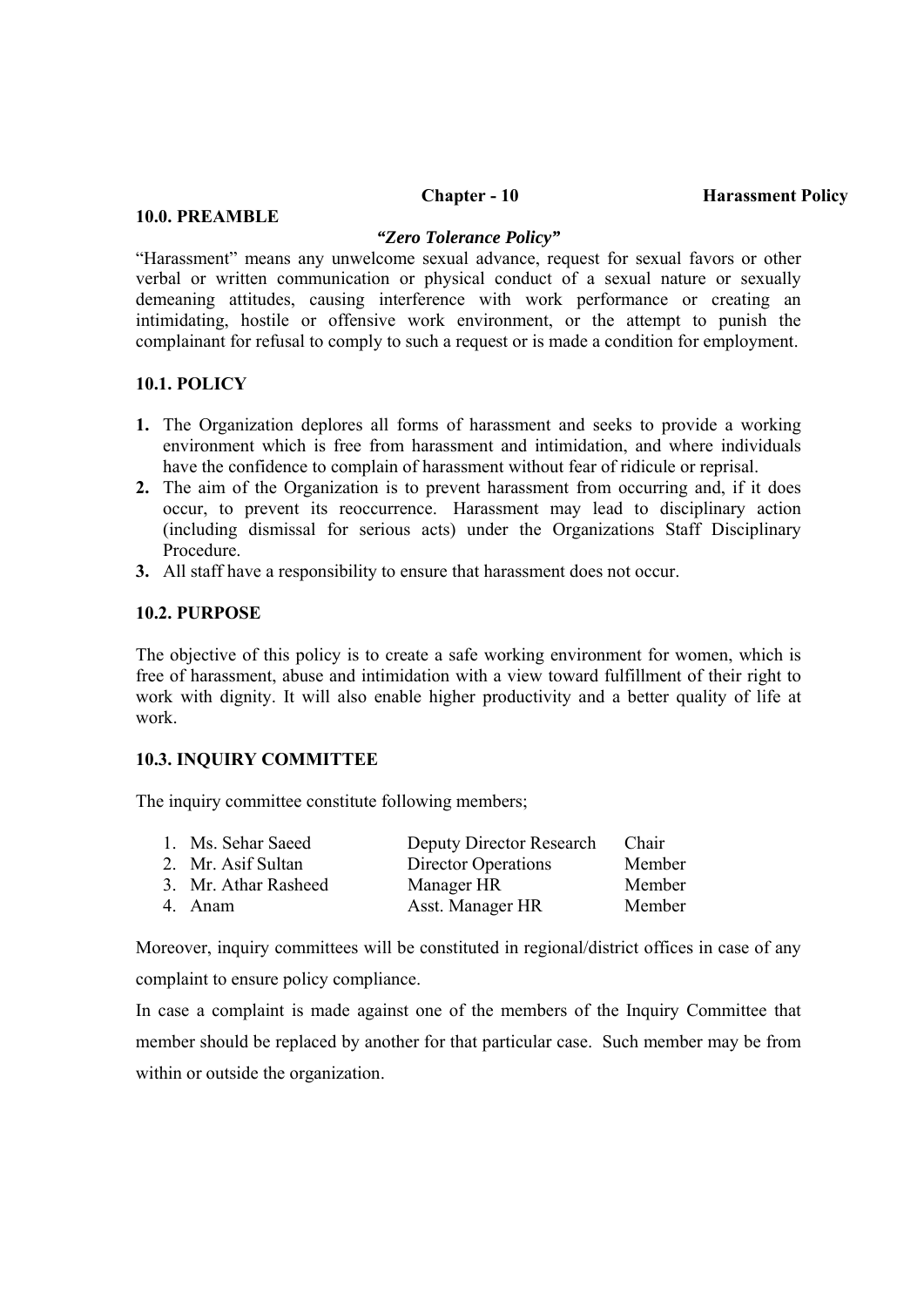# **10.4. PROCEDURE FOR HOLDING INQUIRY: -**

- 1. The Inquiry Committee, within three days of receipt of a written complaint, shall;
	- a. Communicate to the accused the charges and statement of allegations leveled against him, the formal written receipt of which will be given.
	- b. require the accused within seven days from the day the charge is communicated to him to submit a written defense and on his failure to do so without reasonable cause, the Committee shall proceed ex-parte; and
	- c. enquire into the charge and may examine such oral or documentary evidence in support of the charge or in defense of the accused as the Committee may consider necessary and each party shall be entitled to cross-examine the witnesses against him.
- 2. Subject to the provisions of this Act and any rules made thereunder the Inquiry Committee shall have power to regulate its own procedure for conducting inquiry and for the fixing place and time of its sitting.
- 3. The following provisions *inter alia* shall be followed by the Committee in relation to inquiry:
	- a. The statements and other evidence acquired in the inquiry process shall be considered as confidential;
	- b. An officer in an organization, if considered necessary, may be nominated to provide advice and assistance to each party;
	- c. Both parties, the complainant and the accused, shall have the right to be represented or accompanied by a Collective Bargaining Agent representative, a friend or a colleague;
	- d. Adverse action shall not be taken against the complainant or the witnesses;
	- e. The inquiry Committee shall ensure that the employer or accused shall in no case create any hostile environment for the complainant so as to pressurize her from freely pursuing her complaint; and
	- f. The Inquiry Committee shall give its findings in writing by recording reasons thereof.
- 4. The Inquiry Committee shall submit its findings and recommendations to the Competent Authority within thirty days of the initiation of inquiry. If the Inquiry Committee finds the accused to be guilty it shall recommend to the Competent Authority for imposing one or more of the following penalties:

# **(i) Minor penalties:**

- (a) censure;
- (b) withholding, for a specific period, promotion or increment;
- (c) stoppage, for a specific period, at an efficiency bar in the time-scale, otherwise than for unfitness to cross such bar; and
- (d) recovery of the compensation payable to the complainant from pay or any other source of the accused;

# **(ii) Major penalties:**

- (a) reduction to a lower post or time-scale, or to a lower stage in a timescale;
- (b) compulsory retirement;
- (c) removal from service;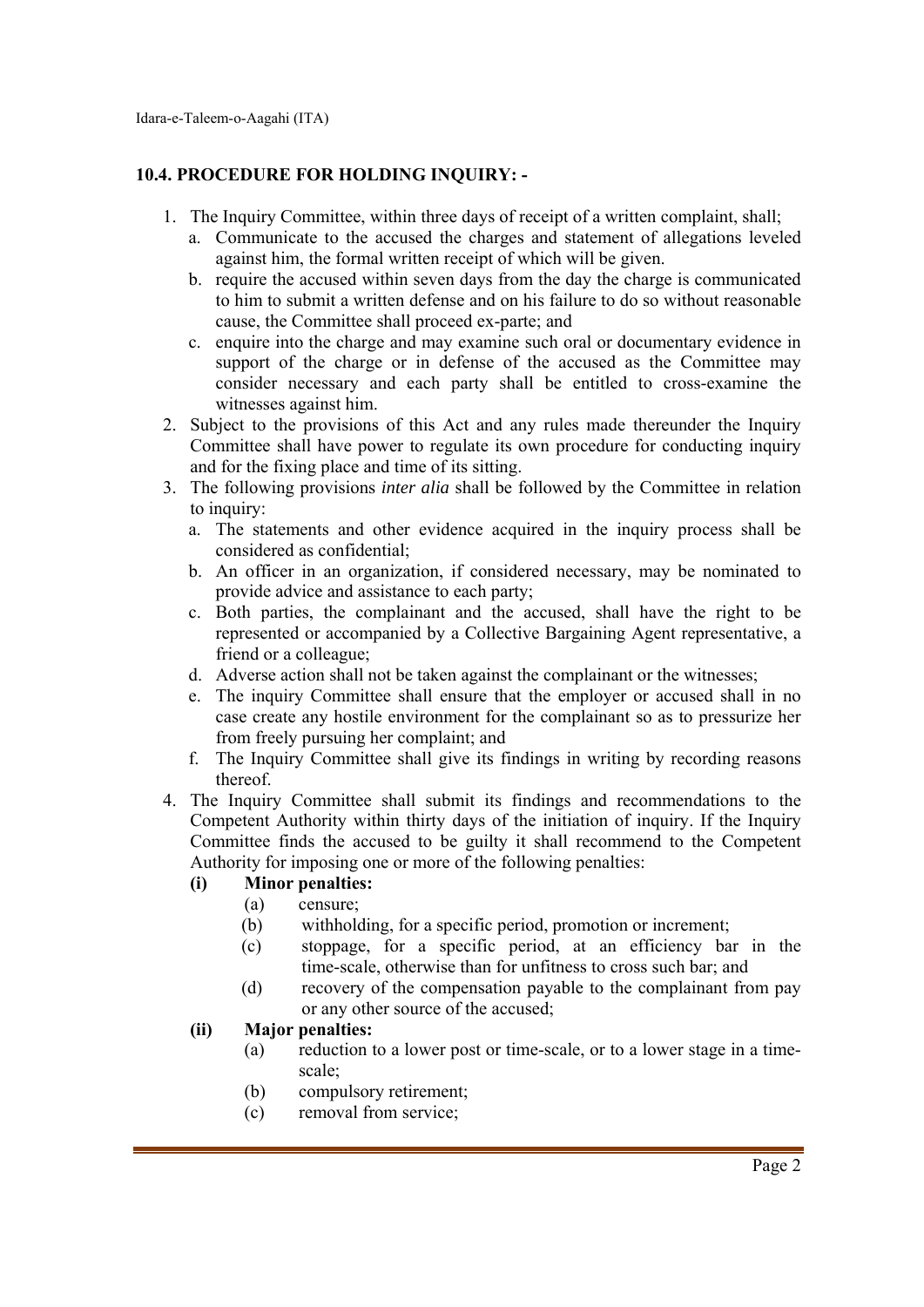- (d) dismissal from service; and
- (e) Fine. A part of the fine can be used as compensation for the complainant. In case of the owner, the fine shall be payable to the complainant.
- 5. The Competent Authority shall impose the penalty recommended by the Inquiry Committee under sub-section (4) within one week of the receipt of the recommendations of the Inquiry Committee
- 6. The Inquiry Committee shall meet on regular basis and monitor the situation regularly until they are satisfied that their recommendations subject to decision, if any of Competent Authority and Appellate Authority have been implemented.
- 7. In case the complainant is in trauma the organization will arrange for psycho-social counseling or medical treatment and for additional medical leave.
- 8. The organization may also offer compensation to the complainant in case of loss of salary or other damages.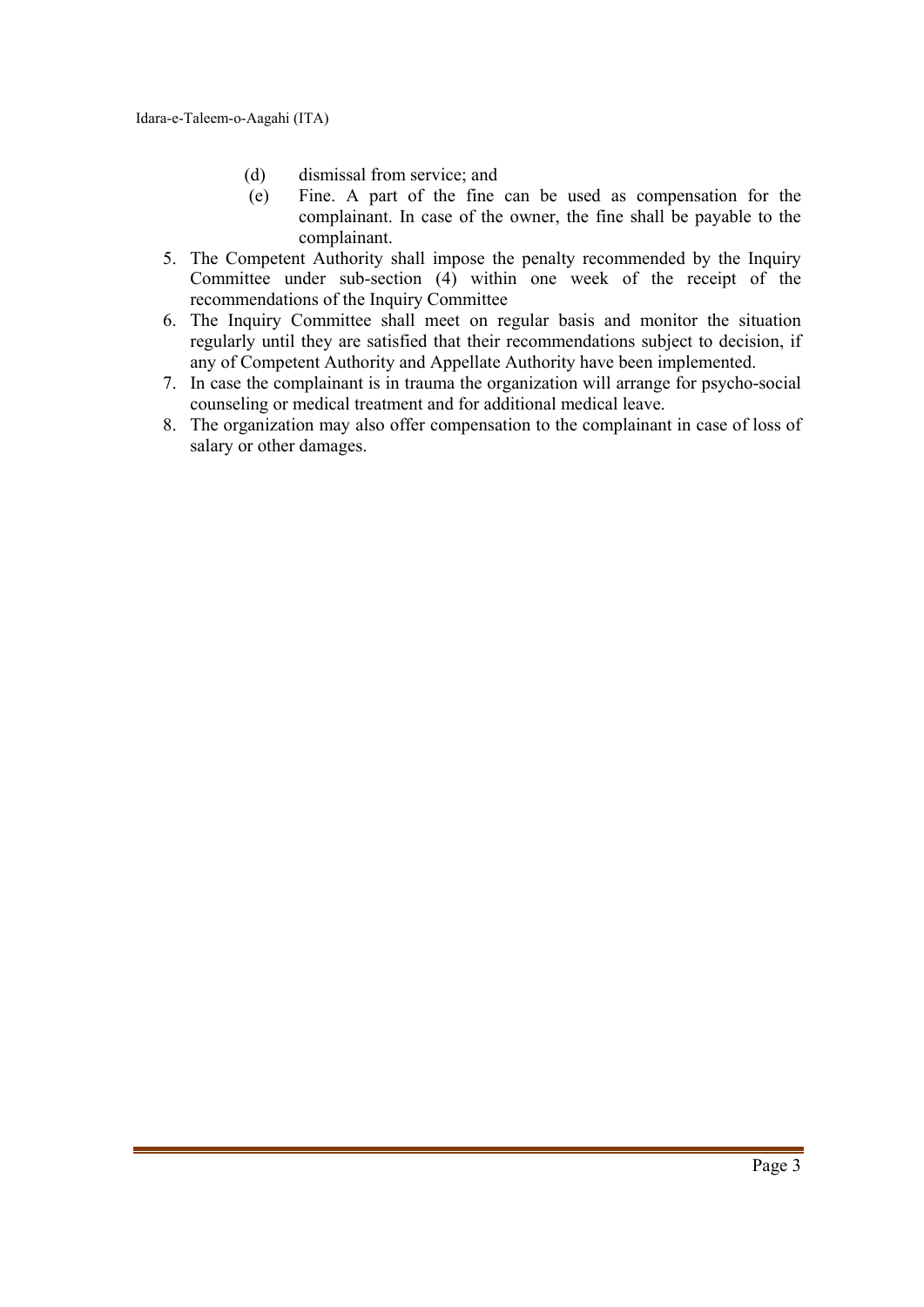# **10.5.0 CODE OF CONDUCT FOR PROTECTION AGAINST HARASSMENT OF WOMEN AT THE WORKPLACE**

Whereas it is expedient to make the Code of Conduct at the Workplace etc to provide protection and safety to women against harassment it is hereby provided as under:

> (i) The Code provides a guideline for behavior of all employees, including management, and the owners of an organization to ensure a work environment free of harassment and intimidation;

> (ii) "Harassment" means any unwelcome sexual advance, request for sexual favors or other verbal or written communication or physical conduct of a sexual nature, or sexually demeaning attitudes, causing interference with work performance or creating an intimidating, hostile or offensive work environment, or the attempt to punish the complainant for refusal to comply to such a request or is made a condition for employment;

> The above is unacceptable behavior in the organization and at the workplace, including in any interaction or situation that is linked to official work or official activity outside the office.

# *Explanation:*

There are three significant manifestations of harassment in the work environment:

**(a) Abuse of authority** 

A demand by a person in authority, such as a supervisor, for sexual favors in order for the complainant to keep or obtain certain job benefits, be it a wage increase, a promotion, training opportunity, a transfer or the job itself.

### **(b) Creating a hostile environment**

Any unwelcome sexual advance, request for sexual favors or other verbal or physical conduct of a sexual nature, which interferes with an individual's work performance or creates an intimidating, hostile, abusive or offensive work environment.

The typical "hostile environment" claim, in general, requires finding of a pattern of offensive conduct, however, in cases where the harassment is particularly severe, such as in cases involving physical contact, a single offensive incident will constitute a violation.

### **(c) Retaliation**

The refusal to grant a sexual favor can result in retaliation, which may include limiting the employee's options for future promotions or training, distorting the evaluation reports, generating gossip against the employee or other ways of limiting access to his/her rights. Such behavior is also a part of the harassment.

(iii) An informal approach to resolve a complaint of harassment may be through mediation between the parties involved and by providing advice and counseling on a strictly confidential basis;

(iv) *A complainant or a* staff member designated *by the complainant* for the purpose may report an incident of harassment informally to her supervisor, or a member of the Inquiry Committee, in which case the supervisor or the Committee member may address the issue at her discretion in the spirit of this Code. The request may be made orally or in writing;